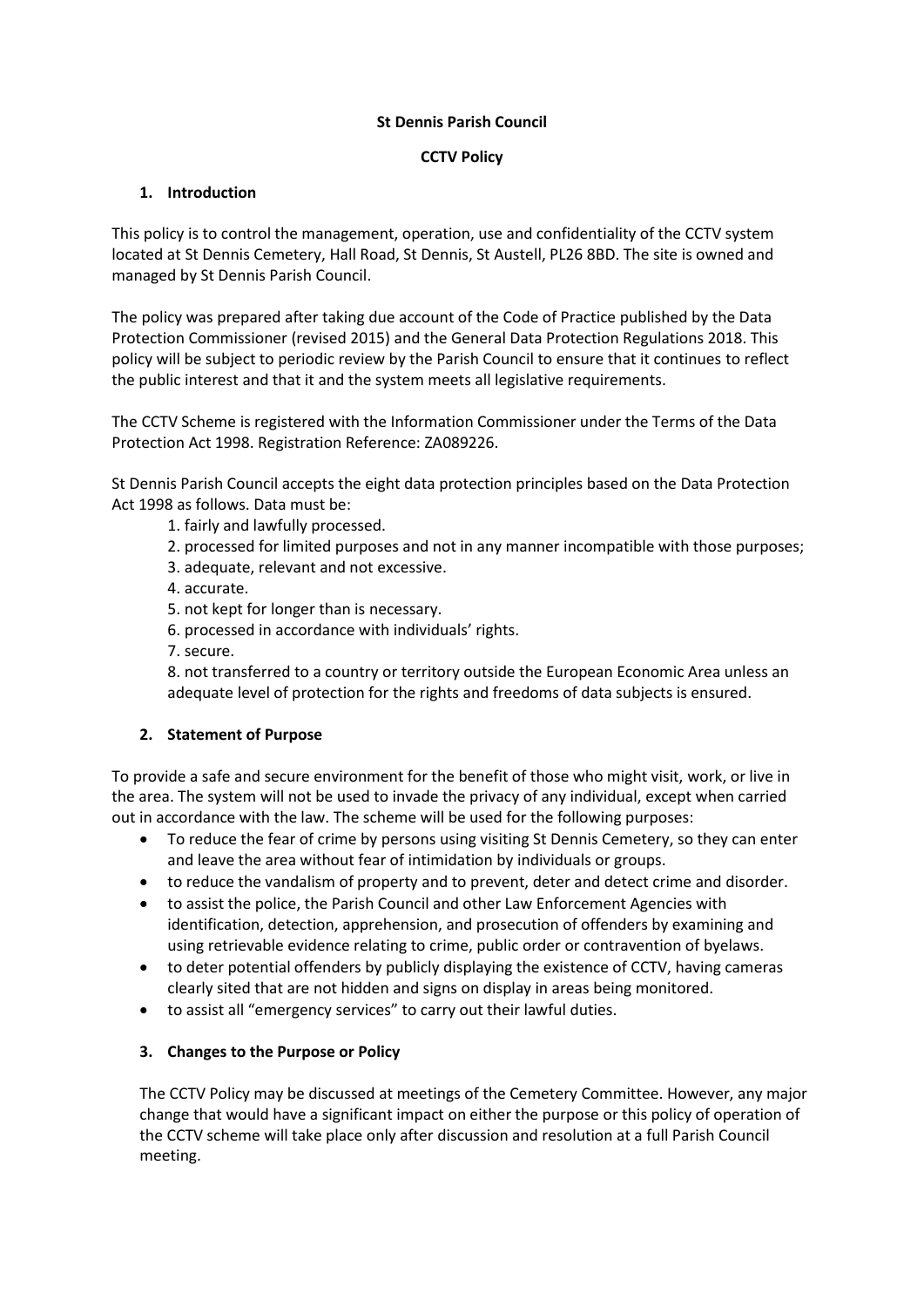### **4. Responsibilities of the Owner of the Scheme**

St Dennis Parish Council retains overall responsibility for the scheme.

### **CCTV Code of Practice**

### **1. Management of the System**

Day to day operational responsibility rests with the Clerk to the Council and the Chair of the Cemetery Committee.

Breaches of this policy will be investigated by the Clerk to the Council and reported to the Parish Council.

A CCTV system prevents crime largely by increasing the risk of detection and prosecution of an offender. Any relevant tape or digital evidence must be in an acceptable format for use at Court hearings. This policy must be read and understood by all persons involved in this scheme and individual copies of this policy will therefore be issued for retention. A copy will also be available for reference in the secure recording areas.

### **2. Control and Operation of the Cameras, Monitors and Systems**

The following points must be understood and strictly observed by operators:

- 1. a) Trained operators must act with integrity and not abuse the equipment or change the preset criteria to compromise the privacy of an individual.
- 1. b) No public access will be allowed to the monitors except for lawful, proper, and sufficient reason, with prior approval of the Clerk to the Council or the Chairman of the Cemetery Committee. The Police are permitted access to tapes and prints if they have reason to believe that such access is necessary to investigate, detect or prevent crime. The Police can visit the Cemetery to review and confirm the Parish Council's operation of CCTV by arrangement. Any visit by the Police to view images will be logged by the operator.
- 1. c) Operators should regularly check the accuracy of the date/time displayed.

#### 1. d) Storage and Retention of Images

Digital records should be securely stored to comply with data protection and should only be handled by the essentially minimum number of persons. Digital images will be erased after a period of 31 days.

- 1. e) Images will not normally be supplied to the media, except on the advice of the police if it is deemed to be in the public interest. The Clerk to the Council would inform the Chairman of the Parish Council of any such emergency.
- 1. f) As records may be required as evidence at Court, each person handling a digital record may be required to make a statement to a police officer and sign an exhibit label. Any images that are handed to a police officer should be signed for by the police officer and information logged to identify the recording and showing the officer's name and police station. The log should also show when such information is returned to the Parish Council by the police and the outcome of its use.